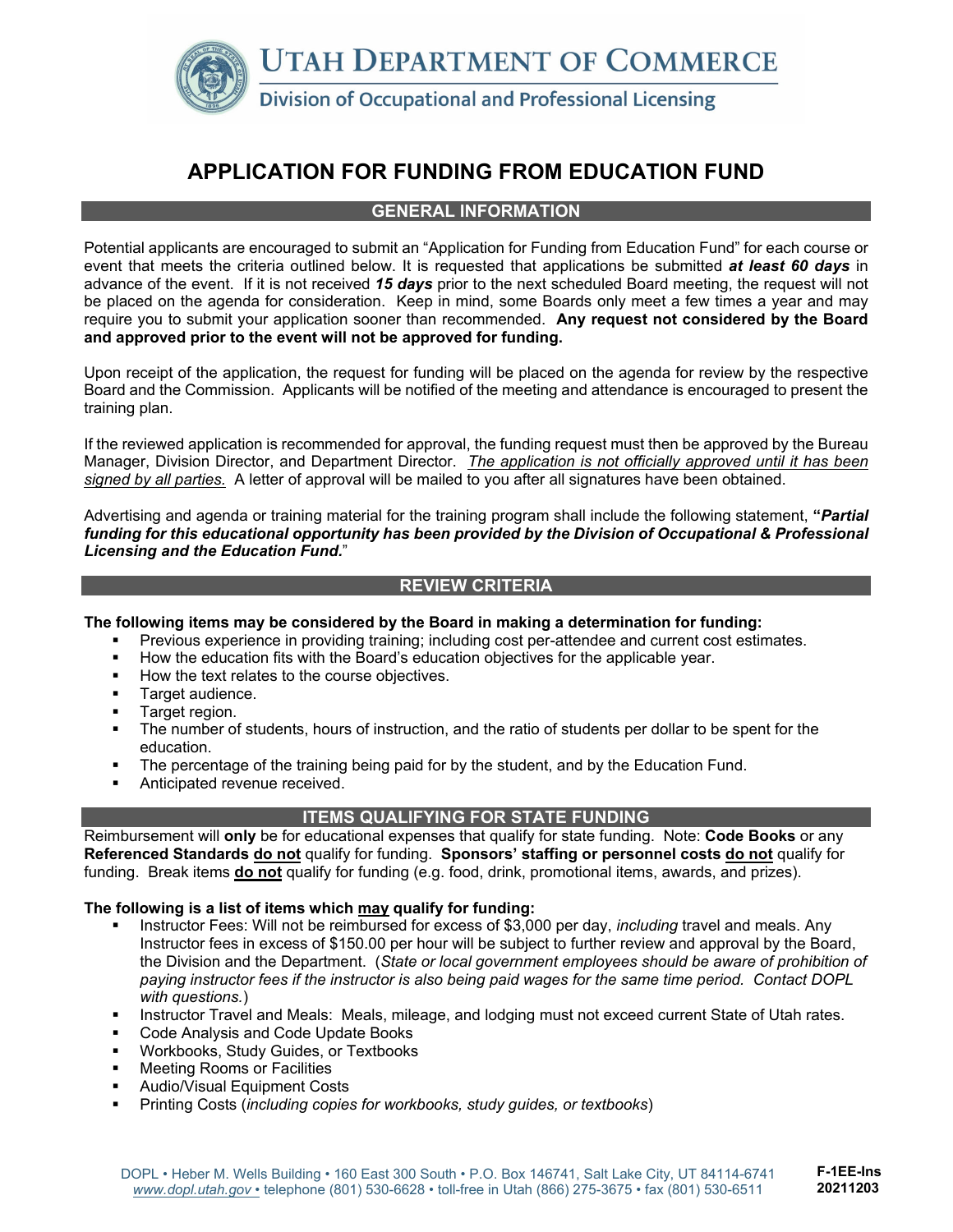- Brochures (*for advertising, mailing, etc*.)
- Mailing, Postage & Handling Costs

#### **Please note:**

- Any items that do not qualify for state funding must be included as part of the registration fee paid by the participant, or paid by the sponsor of the program.
- It is the responsibility of the sponsoring organization to assure that the training is provided by instructors who are qualified to teach the program demonstrated with adequate education and experience. Furthermore, the sponsoring organization is responsible to assure that instructors are prepared to teach the class, including making an appropriate outline of the program, making appropriate audio or visual aids, preparing or arranging for handouts or study guides, arranging for any needed equipment and assuring that the training is held for the time period specified in your request for funding. Please be aware that funding grants are based upon the sponsoring organizations' assurance that a quality training program will be provided.
- If the training is deficient in quality of presentation or preparation as outlined above, it could jeopardize your grant of funding. We recommend the contract you enter into with instructors completely and accurately specify the responsibilities of the instructors and any consequences as a result of failing to hold the training, and/or lack of adequate preparation.
- It is the responsibility of the sponsoring organization to engage in good faith negotiations to ensure the best reasonable value for eligible reimbursement costs.

#### **REIMBURSEMENT**

After completion of each course the sponsoring organization must complete and submit the following to the Division in order to obtain reimbursement for the training provided:

- Request for Reimbursement Form
- **Itemized Invoice: Provided on the sponsoring organization's letterhead with attached original receipts,** invoices, and other documentation to support the requested reimbursement.
- Roster of Attendees
- Advertising: Copy of the advertising announcement, agenda, and training material, which includes the acknowledgement of funding as specified above.

#### **DIVISION CONTACT INFORMATION**

All applications for funding must be made by completing and submitting the Division's "Application for Funding from Education Fund" form. The form is included in this packet. Applicants may submit their application via email: doplbureau5@utah.gov, or via regular mail:

> DOPL Bureau 5 PO Box 146741 Salt Lake City UT 84114

Meeting dates, times, and agendas can be accessed at www.dopl.utah.gov.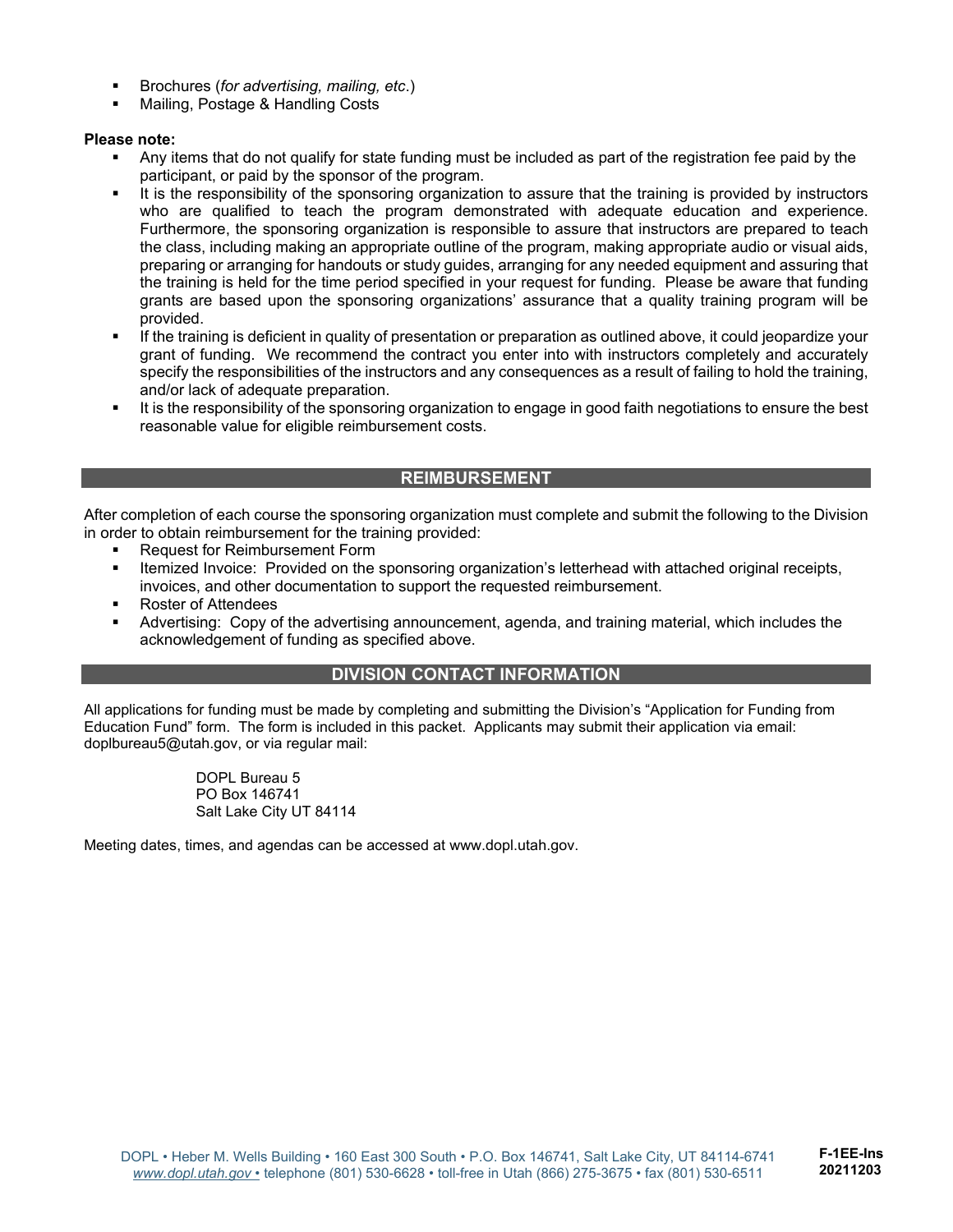## **APPLICATION FOR FUNDING FROM EDUCATION FUND**

*(Submit prior to training program)* 

|                                                                    | <b>EVENT DETAILS</b>                                                                                                                                                                                                                      |
|--------------------------------------------------------------------|-------------------------------------------------------------------------------------------------------------------------------------------------------------------------------------------------------------------------------------------|
|                                                                    |                                                                                                                                                                                                                                           |
| Contact Person:                                                    |                                                                                                                                                                                                                                           |
| Phone Number:                                                      |                                                                                                                                                                                                                                           |
|                                                                    |                                                                                                                                                                                                                                           |
| City:                                                              |                                                                                                                                                                                                                                           |
| $\Box$<br>Electricians<br>Training is for:<br>$\mathbf{I}$         | New Funding Request - Requests should be submitted 60 days in advance of the program date.<br>Additional Funding Request - Requests should be submitted 60 days in advance of the program date<br>$\Box$ Plumbers                         |
| Title of Event:                                                    |                                                                                                                                                                                                                                           |
| Dates of Training - From:                                          | _________________to: ______________Location: _                                                                                                                                                                                            |
| Number of Classroom Hours:<br><b>Expected Number of Attendees:</b> | Beginner<br>Professional<br>Level of Curriculum:<br>Novice<br>Expert<br>Mid-level<br><u> 1999 - Jan Bartha, politik a</u>                                                                                                                 |
|                                                                    |                                                                                                                                                                                                                                           |
|                                                                    |                                                                                                                                                                                                                                           |
|                                                                    |                                                                                                                                                                                                                                           |
|                                                                    |                                                                                                                                                                                                                                           |
| <b>Course Description:</b>                                         | Please provide information for each course being taught in the training. (Attach additional pages if necessary.)<br><u>and the state of the state of the state of the state of the state of the state of the state of the state of th</u> |
|                                                                    |                                                                                                                                                                                                                                           |
|                                                                    |                                                                                                                                                                                                                                           |
|                                                                    |                                                                                                                                                                                                                                           |
|                                                                    | Describe how the training relates to the education goals of the Professional Board for the current year:                                                                                                                                  |
|                                                                    |                                                                                                                                                                                                                                           |
|                                                                    |                                                                                                                                                                                                                                           |
|                                                                    |                                                                                                                                                                                                                                           |
| Text(s) or other materials to be used:                             |                                                                                                                                                                                                                                           |
|                                                                    |                                                                                                                                                                                                                                           |
|                                                                    |                                                                                                                                                                                                                                           |
| Lead Instructor:                                                   |                                                                                                                                                                                                                                           |
| Contact Person:                                                    |                                                                                                                                                                                                                                           |
| Phone Number:                                                      | Email:                                                                                                                                                                                                                                    |
| <b>Mailing Address:</b>                                            |                                                                                                                                                                                                                                           |
| City:                                                              | State:<br>Zip:                                                                                                                                                                                                                            |

DOPL • Heber M. Wells Building • 160 East 300 South • P.O. Box 146741, Salt Lake City, UT 84114-6741 *www.dopl.utah.gov* • telephone (801) 530-6628 • toll-free in Utah (866) 275-3675 • fax (801) 530-6511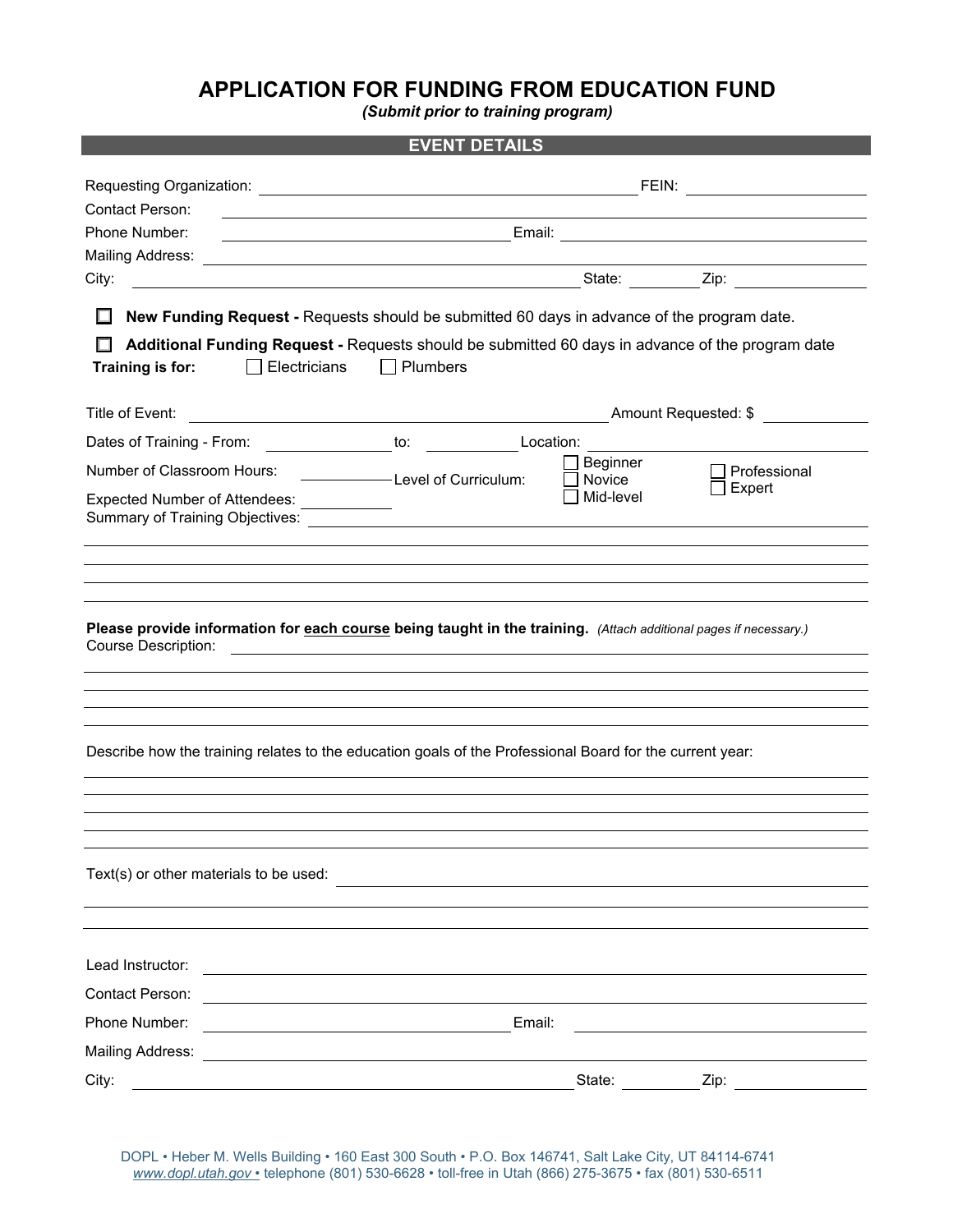### **FUNDING WORKSHEET**

#### **PROJECTED TRAINING REVENUE**

| Funding Participants (excluding DOPL): \\contact \\contact \\contact \\contact \\contact \\contact \\contact \\contact \\contact \\contact \\contact \\contact \\contact \\contact \\contact \\contact \\contact \\contact \\c                                                                                                                                                                                                           |               |  |
|------------------------------------------------------------------------------------------------------------------------------------------------------------------------------------------------------------------------------------------------------------------------------------------------------------------------------------------------------------------------------------------------------------------------------------------|---------------|--|
| Jurisdiction:<br><u> 1989 - Johann Stoff, deutscher Stoffen und der Stoffen und der Stoffen und der Stoffen und der Stoffen und der</u>                                                                                                                                                                                                                                                                                                  | $\frac{1}{2}$ |  |
|                                                                                                                                                                                                                                                                                                                                                                                                                                          |               |  |
|                                                                                                                                                                                                                                                                                                                                                                                                                                          |               |  |
|                                                                                                                                                                                                                                                                                                                                                                                                                                          |               |  |
|                                                                                                                                                                                                                                                                                                                                                                                                                                          |               |  |
|                                                                                                                                                                                                                                                                                                                                                                                                                                          |               |  |
| Other:                                                                                                                                                                                                                                                                                                                                                                                                                                   |               |  |
| $\overline{\phantom{a}1}$ $\overline{\phantom{a}1}$ $\overline{\phantom{a}1}$ $\overline{\phantom{a}1}$ $\overline{\phantom{a}1}$ $\overline{\phantom{a}1}$ $\overline{\phantom{a}1}$ $\overline{\phantom{a}1}$ $\overline{\phantom{a}1}$ $\overline{\phantom{a}1}$ $\overline{\phantom{a}1}$ $\overline{\phantom{a}1}$ $\overline{\phantom{a}1}$ $\overline{\phantom{a}1}$ $\overline{\phantom{a}1}$ $\overline{\phantom{a}1$<br>Other: |               |  |
| Registration Fee: \$ _________Number of Attendees: ____________________________Total from Fees \$ _________                                                                                                                                                                                                                                                                                                                              |               |  |
| Total Training Revenue Anticipated \$                                                                                                                                                                                                                                                                                                                                                                                                    |               |  |
| Portion of Registration fees for Non-Reimbursable Expenses (Code books, Breaks, etc.)                                                                                                                                                                                                                                                                                                                                                    | $(\$$ (5)     |  |
| Portion of Registration to be Applied Against Education Costs                                                                                                                                                                                                                                                                                                                                                                            | $(\$$ )       |  |
| <b>Balance of Anticipated Revenue \$</b>                                                                                                                                                                                                                                                                                                                                                                                                 |               |  |
| PROJECTED TRAINING EXPENSES (Attach additional pages if necessary)                                                                                                                                                                                                                                                                                                                                                                       |               |  |
|                                                                                                                                                                                                                                                                                                                                                                                                                                          | $\frac{1}{2}$ |  |
|                                                                                                                                                                                                                                                                                                                                                                                                                                          | $\frac{1}{2}$ |  |
| Instructor Travel:<br><u> 1989 - Johann Stoff, Amerikaansk politiker († 1908)</u>                                                                                                                                                                                                                                                                                                                                                        | $\frac{1}{2}$ |  |
|                                                                                                                                                                                                                                                                                                                                                                                                                                          | $\sim$        |  |
|                                                                                                                                                                                                                                                                                                                                                                                                                                          | $\frac{1}{2}$ |  |
|                                                                                                                                                                                                                                                                                                                                                                                                                                          | $\frac{1}{2}$ |  |
|                                                                                                                                                                                                                                                                                                                                                                                                                                          | $\frac{1}{2}$ |  |
| Postage, Mailing:                                                                                                                                                                                                                                                                                                                                                                                                                        | \$            |  |
| Other qualified items: example and a set of the set of the set of the set of the set of the set of the set of the set of the set of the set of the set of the set of the set of the set of the set of the set of the set of th                                                                                                                                                                                                           |               |  |
| Total Reimbursable Expenses \$                                                                                                                                                                                                                                                                                                                                                                                                           |               |  |
| Portion of Registration to be Applied to Educational Cost:                                                                                                                                                                                                                                                                                                                                                                               | $(\$$ $)$     |  |
| Total Anticipated Reimbursement Request \$                                                                                                                                                                                                                                                                                                                                                                                               |               |  |
| I hereby verify under penalty of perjury, that any funds requested from the State of Utah are not being reimbursed from<br>any other source.                                                                                                                                                                                                                                                                                             |               |  |
| Name of Authorized Representative<br>(print):<br><u> 1989 - Johann Barn, fransk politik fotograf (d. 1989)</u>                                                                                                                                                                                                                                                                                                                           |               |  |
|                                                                                                                                                                                                                                                                                                                                                                                                                                          |               |  |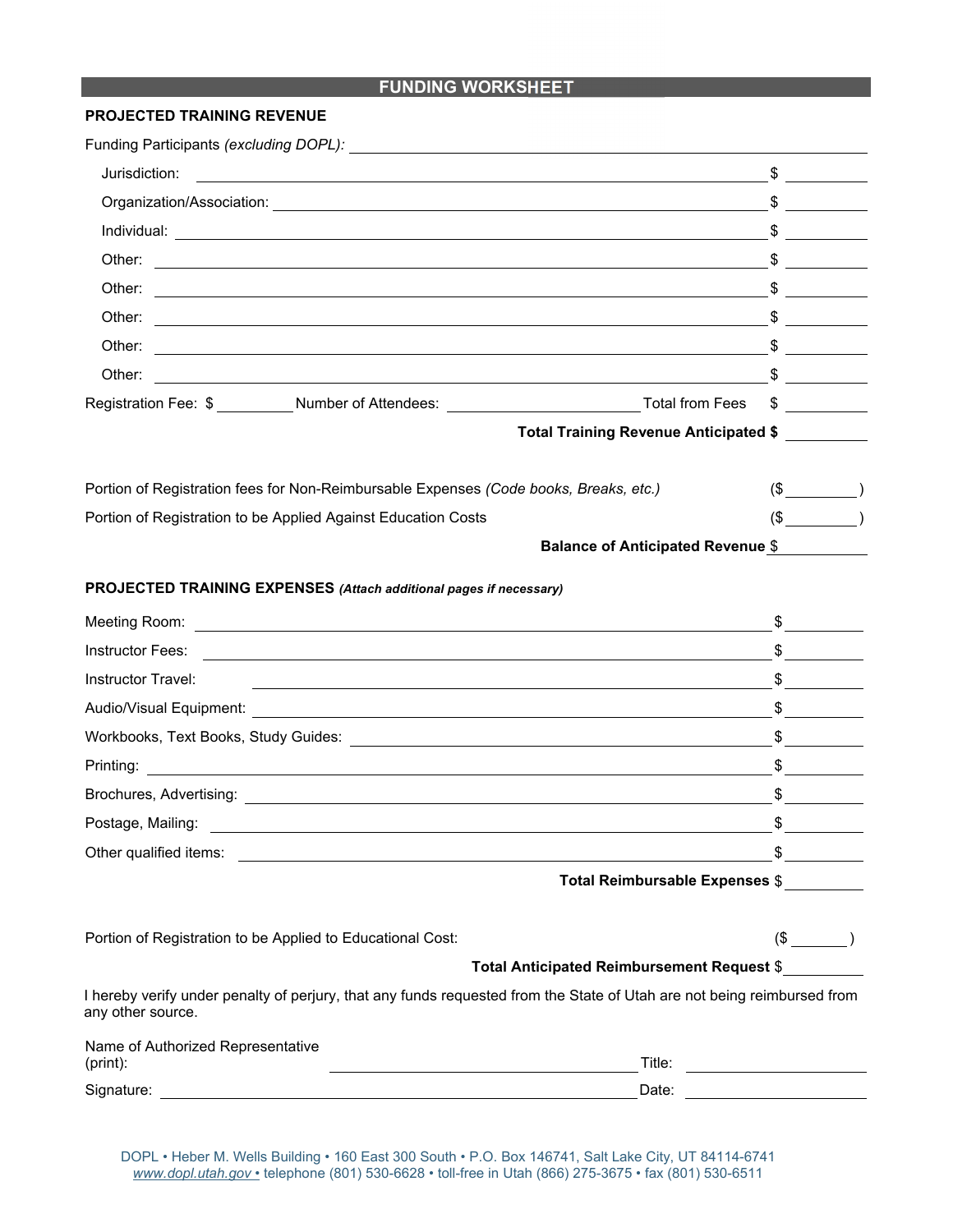## **APPLICATION FOR REIMBURSEMENT**

*(Submit after training program)* 

|                                                                                                                                                                                                                                                                                                                                                     |         | <b>EVENT DETAILS</b>                                                                                                                |                       |                                                                                                                                                                                                                                                                                                                                                                                                                                 |
|-----------------------------------------------------------------------------------------------------------------------------------------------------------------------------------------------------------------------------------------------------------------------------------------------------------------------------------------------------|---------|-------------------------------------------------------------------------------------------------------------------------------------|-----------------------|---------------------------------------------------------------------------------------------------------------------------------------------------------------------------------------------------------------------------------------------------------------------------------------------------------------------------------------------------------------------------------------------------------------------------------|
|                                                                                                                                                                                                                                                                                                                                                     |         |                                                                                                                                     |                       |                                                                                                                                                                                                                                                                                                                                                                                                                                 |
|                                                                                                                                                                                                                                                                                                                                                     |         |                                                                                                                                     |                       |                                                                                                                                                                                                                                                                                                                                                                                                                                 |
| Phone Number:                                                                                                                                                                                                                                                                                                                                       |         |                                                                                                                                     |                       |                                                                                                                                                                                                                                                                                                                                                                                                                                 |
|                                                                                                                                                                                                                                                                                                                                                     |         |                                                                                                                                     |                       |                                                                                                                                                                                                                                                                                                                                                                                                                                 |
|                                                                                                                                                                                                                                                                                                                                                     |         |                                                                                                                                     |                       |                                                                                                                                                                                                                                                                                                                                                                                                                                 |
|                                                                                                                                                                                                                                                                                                                                                     |         |                                                                                                                                     |                       |                                                                                                                                                                                                                                                                                                                                                                                                                                 |
|                                                                                                                                                                                                                                                                                                                                                     |         |                                                                                                                                     |                       |                                                                                                                                                                                                                                                                                                                                                                                                                                 |
| I hereby verify that I/we provided the educational program for which we obtained pre-approval from the Division and<br>that we provided the program as outlined in our original submittal except for the following changes: (Please identify below<br>any changes that have been made in subjects, dates, locations or instructors, if applicable.) |         |                                                                                                                                     |                       |                                                                                                                                                                                                                                                                                                                                                                                                                                 |
| Please identify the information required below. (Attach additional pages if needed.)<br><b>Title/Subject of Training</b>                                                                                                                                                                                                                            | Date(s) | Location(s)<br><u> 1990 - Jan James James James James James James James James James James James James James James James James J</u> | # Hours of<br>Session | # Attendees                                                                                                                                                                                                                                                                                                                                                                                                                     |
| We are requesting reimbursement for the following costs incurred and for which we have attached the original<br>receipts.                                                                                                                                                                                                                           |         | <u> 1990 - Jan James, president eta industrial (h. 1908).</u>                                                                       |                       |                                                                                                                                                                                                                                                                                                                                                                                                                                 |
|                                                                                                                                                                                                                                                                                                                                                     |         |                                                                                                                                     |                       | $\frac{1}{2}$                                                                                                                                                                                                                                                                                                                                                                                                                   |
|                                                                                                                                                                                                                                                                                                                                                     |         |                                                                                                                                     |                       | $\frac{1}{2}$                                                                                                                                                                                                                                                                                                                                                                                                                   |
|                                                                                                                                                                                                                                                                                                                                                     |         |                                                                                                                                     |                       |                                                                                                                                                                                                                                                                                                                                                                                                                                 |
| Audio Visual Equipment:                                                                                                                                                                                                                                                                                                                             |         |                                                                                                                                     |                       |                                                                                                                                                                                                                                                                                                                                                                                                                                 |
|                                                                                                                                                                                                                                                                                                                                                     |         |                                                                                                                                     |                       | $\frac{1}{2}$                                                                                                                                                                                                                                                                                                                                                                                                                   |
|                                                                                                                                                                                                                                                                                                                                                     |         |                                                                                                                                     |                       |                                                                                                                                                                                                                                                                                                                                                                                                                                 |
|                                                                                                                                                                                                                                                                                                                                                     |         |                                                                                                                                     |                       | $\frac{1}{2}$                                                                                                                                                                                                                                                                                                                                                                                                                   |
|                                                                                                                                                                                                                                                                                                                                                     |         |                                                                                                                                     |                       | $\begin{array}{c}\n\circ \\ \bullet \\ \hline\n\end{array}$                                                                                                                                                                                                                                                                                                                                                                     |
|                                                                                                                                                                                                                                                                                                                                                     |         |                                                                                                                                     |                       |                                                                                                                                                                                                                                                                                                                                                                                                                                 |
| Other – Describe: etc. And the state of the state of the state of the state of the state of the state of the state of the state of the state of the state of the state of the state of the state of the state of the state of                                                                                                                       |         |                                                                                                                                     |                       | $\frac{1}{2}$                                                                                                                                                                                                                                                                                                                                                                                                                   |
| <b>Total Educational Expenditures</b>                                                                                                                                                                                                                                                                                                               |         |                                                                                                                                     |                       | $\frac{1}{\sqrt{1-\frac{1}{2}}}\frac{1}{\sqrt{1-\frac{1}{2}}}\frac{1}{\sqrt{1-\frac{1}{2}}}\frac{1}{\sqrt{1-\frac{1}{2}}}\frac{1}{\sqrt{1-\frac{1}{2}}}\frac{1}{\sqrt{1-\frac{1}{2}}}\frac{1}{\sqrt{1-\frac{1}{2}}}\frac{1}{\sqrt{1-\frac{1}{2}}}\frac{1}{\sqrt{1-\frac{1}{2}}}\frac{1}{\sqrt{1-\frac{1}{2}}}\frac{1}{\sqrt{1-\frac{1}{2}}}\frac{1}{\sqrt{1-\frac{1}{2}}}\frac{1}{\sqrt{1-\frac{1}{2}}}\frac{1}{\sqrt{1-\frac{$ |
| Deduct the portion of registration fees that have been applied to educational costs                                                                                                                                                                                                                                                                 |         |                                                                                                                                     |                       | $(\$$ )                                                                                                                                                                                                                                                                                                                                                                                                                         |
| <b>Balance/Total Reimbursement Request:</b>                                                                                                                                                                                                                                                                                                         |         |                                                                                                                                     |                       | $\frac{1}{\sqrt{1-\frac{1}{2}}\cdot\frac{1}{2}}$                                                                                                                                                                                                                                                                                                                                                                                |